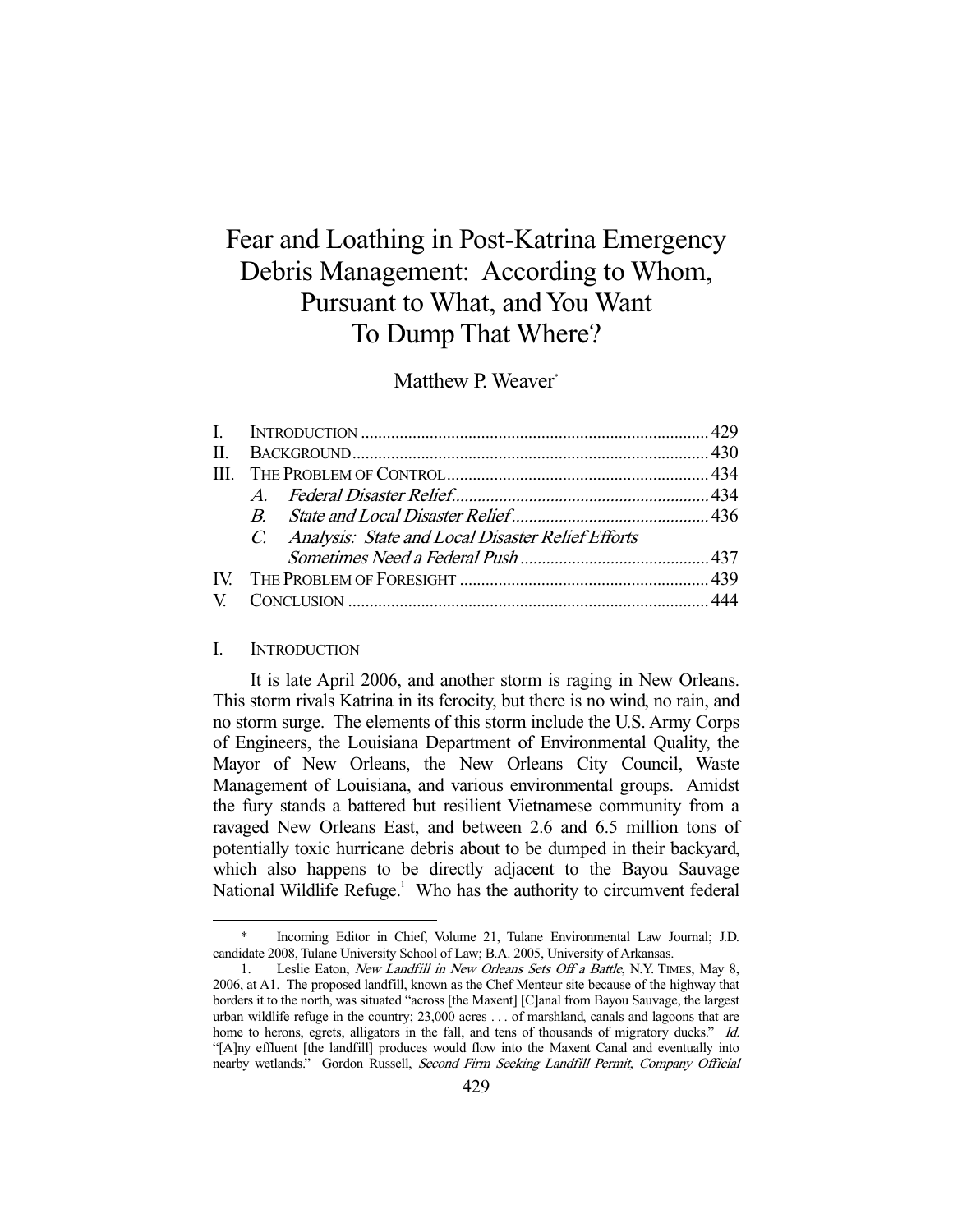and state environmental law and local zoning ordinances to lash millions of tons of hurricane debris to the backs of a previously-thriving minority community and already-ailing wetlands? Why did no one think to prepare for such a foregone conclusion as a major hurricane devastating an exceedingly vulnerable coastal region? What can be done to prevent such circumstances in the future?

 Part II of this Comment will detail the sociological and legal melodrama that surrounded the opening and closing of the Chef Menteur landfill site near the New Orleans East neighborhood of Village de l'Est, and the long, hard fight in between.

 Part III will address the problems caused by the interplay of federal, state, and local power and will argue that because disasters can cripple local governments, a little federal push should be permissible.

 Part IV will address the issue of foresight (or lack thereof) in a severely hurricane-prone region and will argue that the sins of this generation must be avoided by the next generation through the avenue of prior planning.

#### II. BACKGROUND

-

 Hurricane Katrina left more than pain, suffering, and human tragedy in her wake after plowing through Southeast Louisiana and Southern Mississippi on August 29, 2005; she left

more than 22 million tons or 55 million cubic yards of debris, including thousands of orphan drums of unknown origin and content, [more than] 350,000 flooded and abandoned cars, [more than] 60,000 damaged vessels, [more than] 1.5 million units of white goods, [more than] 500,000 units of electronic goods, [and] 140,000 to 160,000 flooded homes... $^2$ 

[E]very time the word "debris" was uttered, people thought of smashed glass or blasted furnaces, sopping wet clothes or splintered church collection boxes, fallen Our Lady of Lourdes statues or deflated soccer balls. When you saw somebody picking through debris, looking for a forlorn memento to snatch out of the wreckage, an awkwardness came over you. It was too humbling to watch; you had to turn away.

Offers City Share of Revenue from Eastern N.O. Site, TIMES-PICAYUNE (New Orleans), Apr. 12, 2006, at A1.

 <sup>2.</sup> LA. DEP'T OF ENVTL. QUALITY, COMPREHENSIVE PLAN FOR DISASTER CLEAN-UP AND DEBRIS MANAGEMENT 1 (2006), *available at* http://www.deq.louisiana.gov/portal/portals/O/news/ pdf/DEQDebrisPlan-8-25-FINAL.pdf [hereinafter COMPREHENSIVE PLAN FOR DISASTER CLEAN-UP AND DEBRIS MANAGEMENT]. These numbers, though staggering, do not do justice to the psychological connotations that the word "debris" now elicits in the minds of New Orleanians.

DOUGLAS BRINKLEY, THE GREAT DELUGE: HURRICANE KATRINA, NEW ORLEANS, AND THE MISSISSIPPI GULF COAST 386 (2006) (indicating that the massive amount of debris generated by Katrina is not entirely a practical problem to which a practicable solution may be applied; one must keep in mind that it is also the broken detritus of people's shattered lives).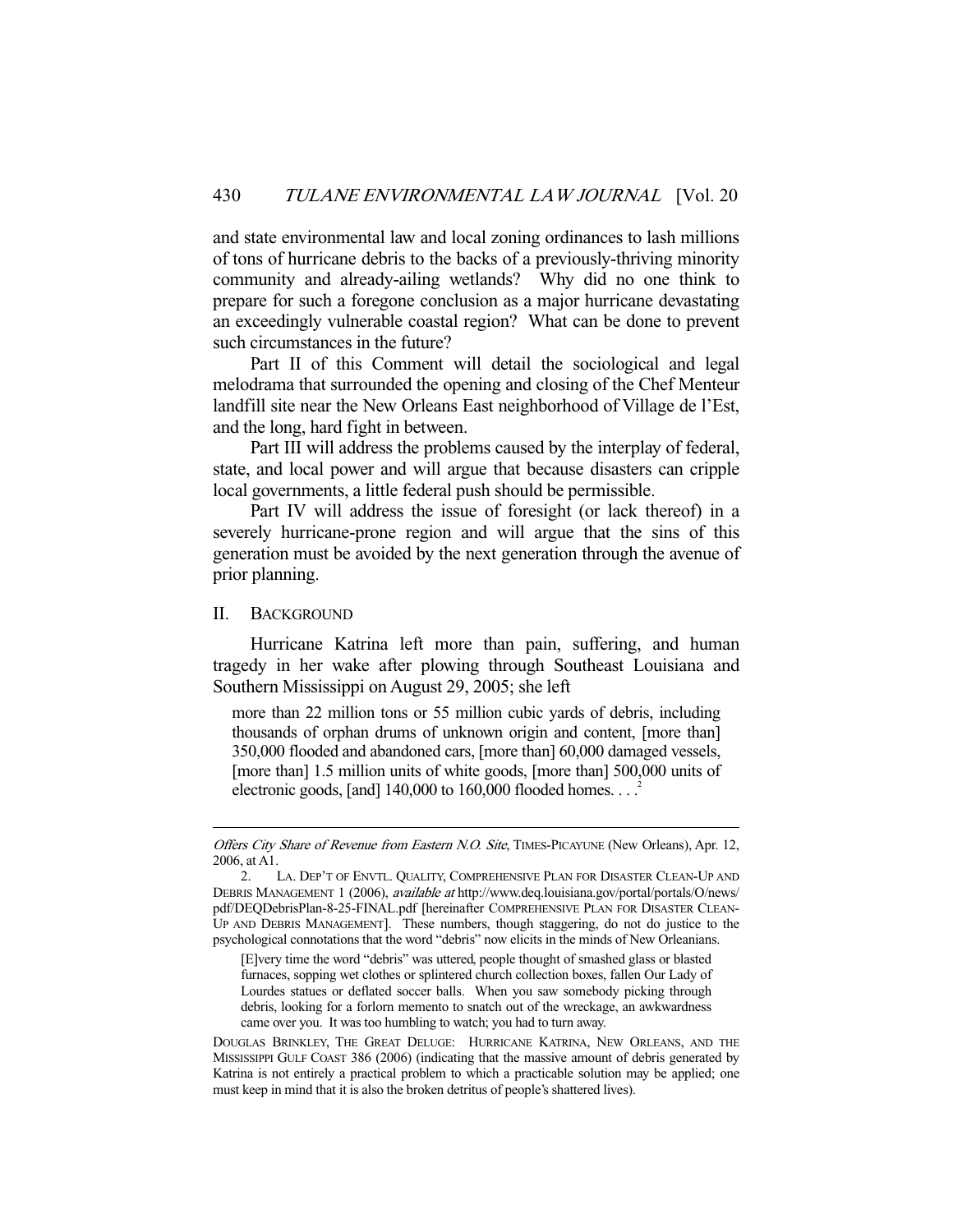This incomprehensible mass of debris—unprecedented in type and amount—had to be put somewhere. Complicating matters was the fact that the city-owned Old Gentilly landfill, which was the only operational construction and demolition (C&D) landfill in Orleans Parish, had been scaled down as to the type and amount of debris it could receive per a settlement between the City of New Orleans and the Louisiana Environmental Action Network (LEAN) in the months just after Katrina.<sup>3</sup>

 In response to that settlement and the marked money-making possibilities it made available, Waste Management of Louisiana (WML) applied for, and was granted, an emergency, six-month conditional-use permit needed to operate the Chef Menteur landfill (Chef Menteur).<sup>4</sup> There was an immediate outcry from the Vietnamese community that resides less than two miles from the site—now organized as the Citizens for a Strong New Orleans East (CSNOE)—as well as from LEAN, other environmental advocacy groups, and the New Orleans City Council.<sup>5</sup> The problem with Chef Menteur, they said, was the same problem that necessitated the outcome of the Old Gentilly suit: the dump was situated in a flood-prone area, was unlined, and was wholly lacking in other abatement features that are otherwise required for receipt of the type of potentially toxic debris that would be deposited there.<sup>6</sup>

 The overarching fear of opponents was that history was repeating itself; after Hurricane Betsy in  $1965$ , "local and federal officials ... ignore[ed] or circumvent[ed] their own regulations, long after the immediate emergency [had] ended," resulting in an environmentally hazardous dump on Agriculture Street in Eastern New Orleans that ended up being declared a Superfund site.<sup>8</sup>

 <sup>3.</sup> Gordon Russell, Storm Debris Landfill Is OK'd, Eastern N.O. Residents Furious, TIMES-PICAYUNE (New Orleans), Apr. 14, 2006, at A1.

<sup>4.</sup> *Id.* In February 2006, New Orleans Mayor C. Ray Nagin issued Executive Order CRN0603, thus invoking emergency powers in order to waive the requirements of New Orleans' comprehensive zoning ordinance. *Id.*<br>5. Eaton. *supra* note 1.

Eaton, *supra* note 1.

 <sup>6.</sup> Russell, supra note 3.

<sup>[</sup>A]fter Hurricane Katrina, the state expanded the definition of construction and demolition debris to include most of a house's contents, down to the moldy mattresses and soggy sofas. "It's essentially the guts of your house, all your personal possessions," said Joel Waltzer, a lawyer representing landfill opponents. "Electronics, personal-care products, cleaning solutions, pesticides, fertilizers, bleach."

Eaton, supra note 1.

 <sup>7.</sup> Until Katrina, Hurricane Betsy was the most devastating hurricane to hit the New Orleans metropolitan area.

 <sup>8.</sup> Eaton, supra note 1; see also John P. Manard, Jr., Patrick O'Hara & Kelly R. Blackwood, Katrina's Tort Litigation: An Imperfect Storm, 20 NAT. RESOURCES & ENV'T 31, 37 (2006).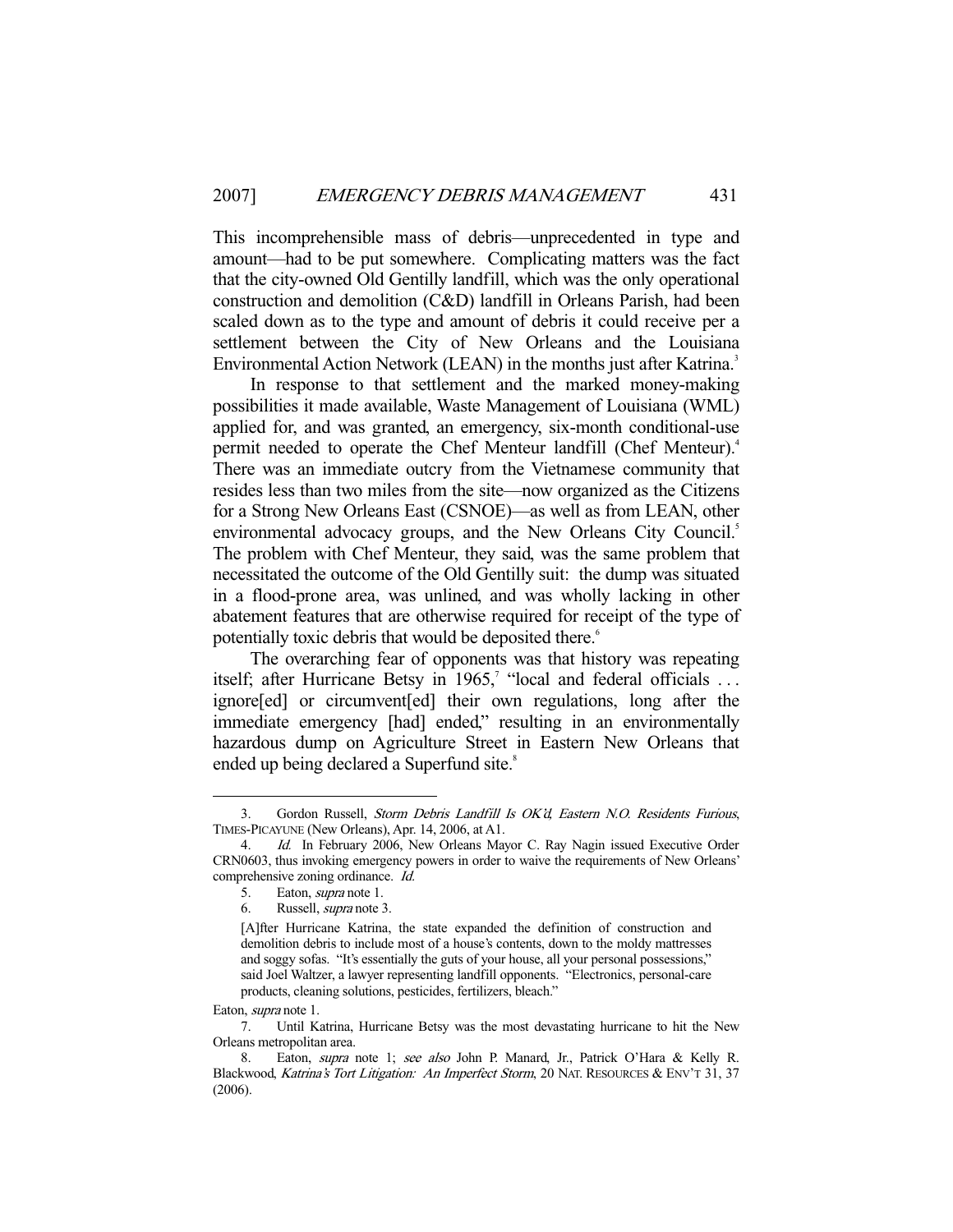Opponents cried foul at alleged abuses of power inherent in the emergency suspension of regulations and processes done several months after Katrina had already dissipated as a thunderstorm over the Midwest. Beyond these allegations, the specter of impropriety and political patronism hovered over the Chef Menteur dealings between WML and the City of New Orleans. The same day that the Nagin Administration granted WML's request for the six-month conditional use permit for Chef Menteur, WML pledged a donation of twenty-two percent of all revenue gained from the new facility.<sup>9</sup> The total amount was about \$860,000, or \$1.10 of each \$5-per-cubic-yard fee WML charged the Federal Emergency Management Agency (FEMA), which was footing the bill.<sup>10</sup> The City's share of the Chef Menteur operation proceeds remain "in an escrow account while the various lawsuits are pending."<sup>11</sup>

 In mid-April 2006, despite opposition from citizens, environmental groups, and the New Orleans City Council, the Louisiana Department of Environmental Quality (LDEQ) announced that it would authorize Chef Menteur to open. The court thus gave the United States Army Corps of Engineers (Corps) the state-mandated go-ahead to issue an emergency section 404 permit authorization under the Clean Water Act  $(CWA)$ <sup>12</sup>

 Then ensued five months of legal wrangling in both state and federal court, during which the City of New Orleans changed postures several times, prompting LDEQ to follow suit.<sup>13</sup> LEAN and CSNOE filed suit against the Corps in federal court to enjoin the issuance of the emergency CWA section 404 permit, in which WML intervened on the side of the Corps.<sup>14</sup> LEAN and CSNOE filed suit against LDEQ in state court to enjoin issuance of the state authorization, in which WML

<sup>9.</sup> Russell, *supra* note 3. A subsequent federal audit found that the City of New Orleans, as beneficiary of the voluntary twenty-two percent donation, required the donor to (1) sign a notarized agreement, (2) submit an approximate calculation of said donation for verification by the City, and (3) continue donations as long as WML operated under the City's conditional authorization. Gordon Russell, Feds Frown on City's Landfill Deal, Company Agreed To Give N.O. a Cut, TIMES-PICAYUNE (New Orleans), Jan. 23, 2007, at A1; see also Editorial, Failing Federal Smell Test, TIMES-PICAYUNE (New Orleans), Jan. 24, 2007, at B6.

 <sup>10.</sup> Russell, supra note 9 (stating that because FEMA was paying 100% of all landfill operation costs, the City was "in essence helping itself to an unauthorized federal grant").

 <sup>11.</sup> Id.

<sup>12.</sup> Id.; see Clean Water Act § 404, 33 U.S.C. § 1344 (2000) (requiring Corps-issued permits for the discharge of fill or dredge material in the navigable waters of the United States).

<sup>13.</sup> Stephanie Grace, Op-Ed., Mayor Goes from Decision to Indecision, TIMES-PICAYUNE (New Orleans), Aug. 15, 2006, at B7.

 <sup>14.</sup> La. Envtl. Action Network v. U.S. Army Corps of Engineers, No. 06-2020, 2006 U.S. Dist. LEXIS 24344 (E.D. La. Apr. 27, 2006).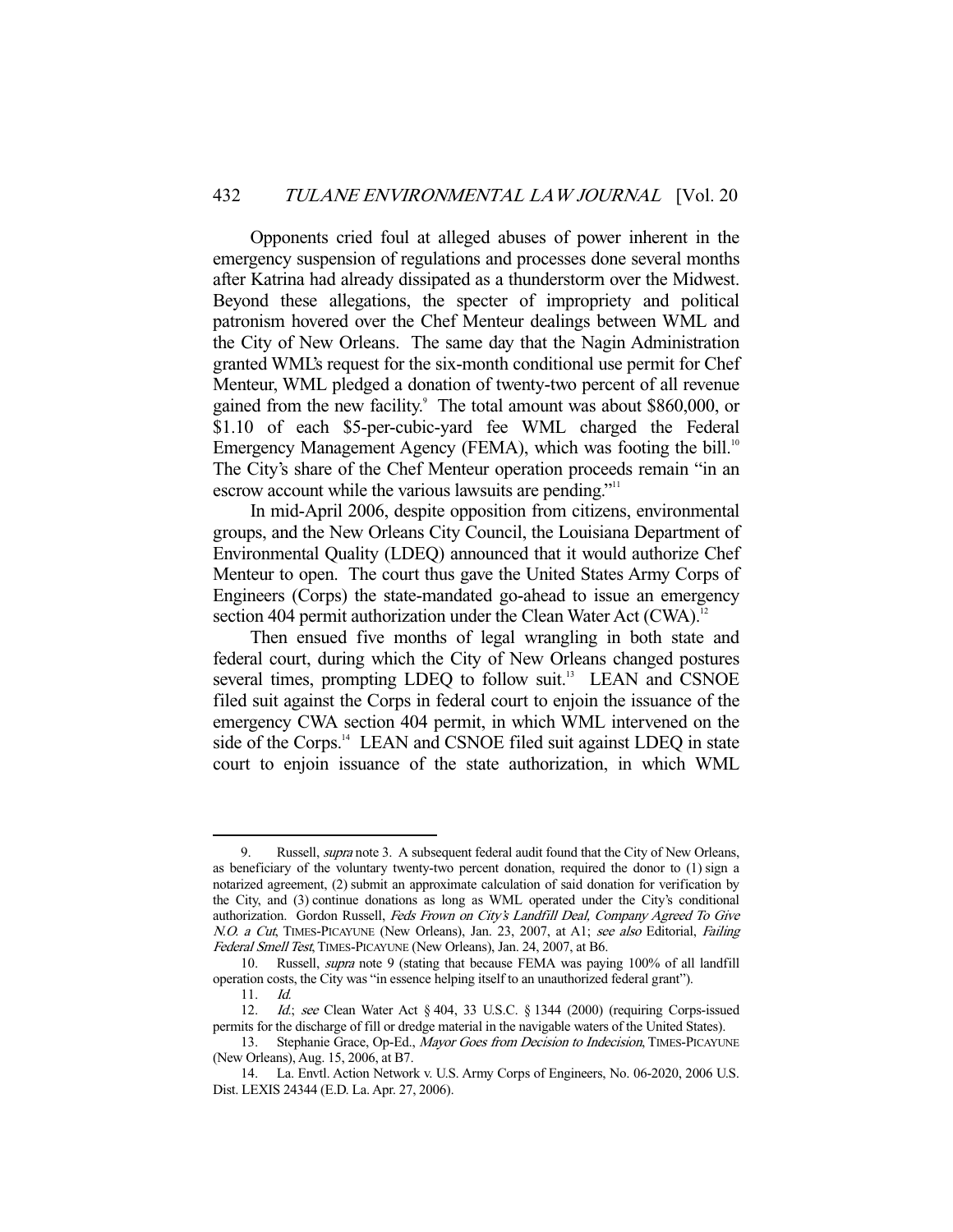intervened on the side of LDEQ.<sup>15</sup> WML filed suit against the City of New Orleans in federal court to enjoin the six-month revocation of its zoning waiver and conditional use permit, in which LEAN and CSNOE intervened on the side of the City.<sup>16</sup> WML filed suit against LDEQ in state court to enjoin the revocation of its own state permit in response to revocation of local authorization, in which LEAN and CSNOE intervened on the side of  $LDEO<sup>17</sup>$ . The only parties who did not vacillate were LEAN and CSNOE, who wanted Chef Menteur to be closed, and WML, who wanted Chef Menteur to remain open.<sup>18</sup>

 In mid-August, the state court proceedings in Baton Rouge were consolidated. Judge Janice Clark issued an order to maintain "the status quo," thus effectively preventing LDEQ from revoking its authorization and allowing Chef Menteur to continue to operate past the six-month life of the original zoning waiver.<sup>19</sup> Meanwhile, the federal court proceedings in New Orleans were thrown into disarray by a letter to LDEQ from City Attorney Penya Moses-Fields, which stated, "Nagin's refusal to renew the executive order that opened the landfill 'is not intended and should not be construed as an expression of the administration's opposition' to [LDEQ] permitting the landfill, if the agency deems it 'appropriate and necessary."<sup>20</sup> LDEQ officials took the Penya-Moses letter as an indication of further authorization for Chef Menteur, and the judge saw no need for action; that was, until Moses-Field clarified the clarification

 <sup>15.</sup> La. Envtl. Action Network v. Dep't of Envtl. Quality, 543,232 (La. 19th Jud. Dist. Ct. May 16, 2006).

 <sup>16.</sup> Waste Mgmt. of La. v. City of New Orleans, No. 06-4265 (E.D. La. filed Aug. 14, 2006).

 <sup>17.</sup> Waste Mgmt. of La. v. Dep't of Envtl. Quality, 545,758 (La. 19th Jud. Dist. Ct. July 31, 2006).

 <sup>18.</sup> Grace, supra note 13. Even the Louisiana Legislature chimed in with a concurrent resolution. The parties opposed to the landfill insisted they be allowed to have the contents of the landfill independently tested; WML refused those scientists access. The DEQ testing protocol provided for testing by its own scientists of material that was tentatively slated to be hauled to the Chef Menteur site. The Louisiana Legislature spoke: "[Be it resolved] that the Legislature of Louisiana does hereby strongly urge and request [DEQ] to immediately jointly test with scientists identified by the community the actual contents and leachate of the Chef Menteur landfill itself." S. Con. Res. 138, Reg. Sess. (La. 2006).

 <sup>19.</sup> Waste Mgmt. of La. v. Dep't of Envtl. Quality, 543,232 and 545,758 (La. 19th Jud. Dist. Ct. Aug. 14, 2006) (order to maintain status quo and stay further proceedings until identification of further issues). Issues regarding the definition of "status quo" are pertinent here; specifically, all parties were well aware of the impending expiration of its emergency permit. Arguably, maintenance of the status quo should have dictated timely expiration of the permit, and thus closure of the landfill.

<sup>20.</sup> Grace, *supra* note 13 ("The letter also declares [LDEQ] 'justified' in the findings, recommendations and conclusions' on which it based its initial support. And it ended, with no apparent irony, by saying that 'the above and foregoing is intended to clarify the administrations' position regarding the utilization of the Chef Menteur Landfill as a C&D Landfill.").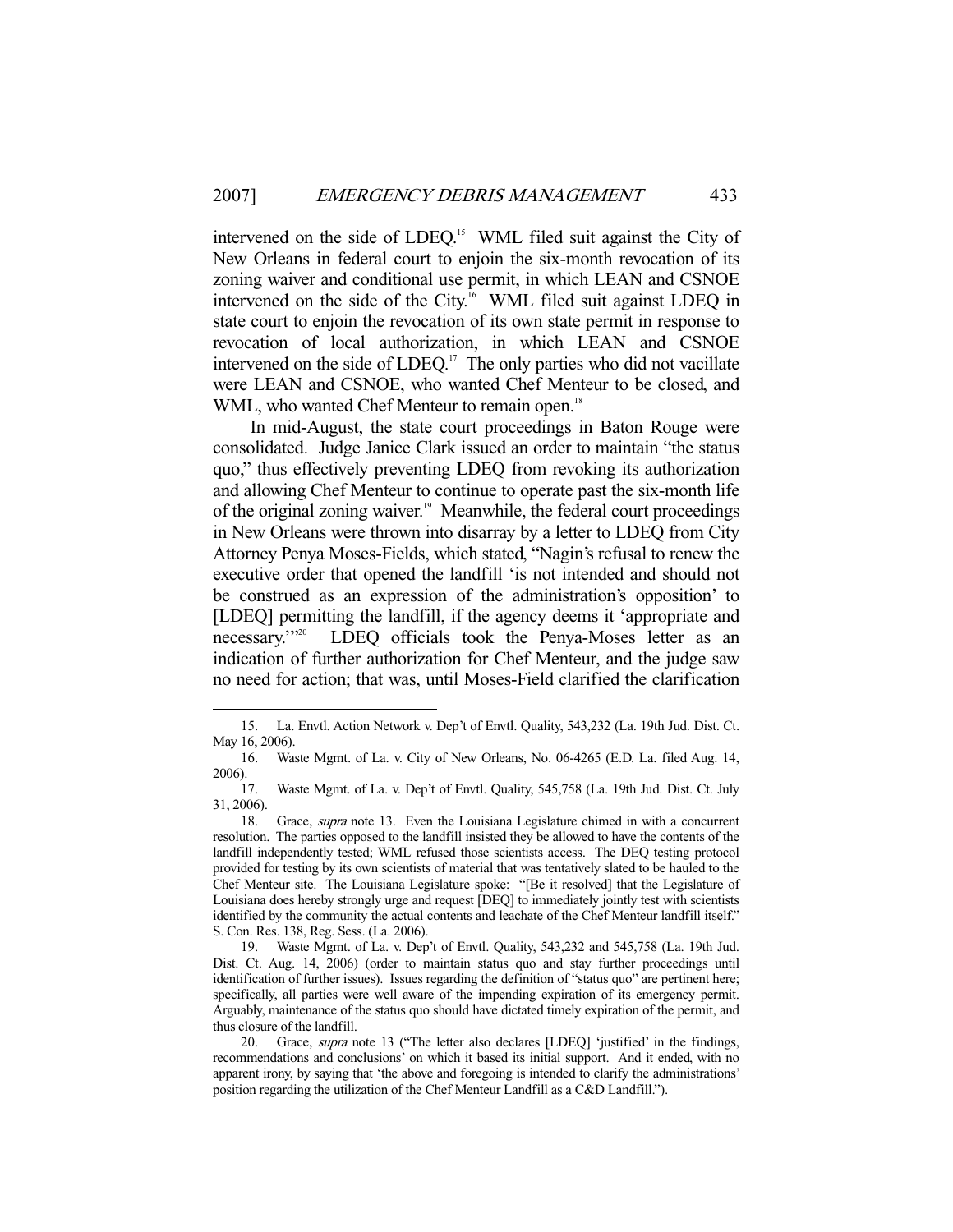as "not a letter of support."<sup>21</sup> On August 14, Nagin then issued a cease and desist order, in response to which WML filed an application for a conditional use permit under normal zoning procedures.<sup>22</sup> WML then filed suit in New Orleans Civil District Court to enjoin the cease and desist order.23 In mid-October, Judge Ethel Sims Julien declined WML's request, finding that WML could not prove irreparable harm, that WML had notice of the six-month time restriction of Nagin's original executive order, that WML had no valid expectancy of operating beyond that date, and that WML had ample time during that six-month period to apply for a normal conditional-use permit subject to public notice and comment, and voting by the City Council.<sup>24</sup>

As of this writing in March 2007, Chef Menteur remains closed.

#### III. THE PROBLEM OF CONTROL

 In the days after Hurricane Katrina mowed down much of Southeast Louisiana and Southern Mississippi, President George W. Bush was apt to comment that "[i]t's a—very important for us to understand the relationship between the federal government, the state government, and the local government when it comes to major catastrophe."<sup>25</sup> In order to understand this tripartite relationship in the disaster context, one must look at federal, state, and local disaster law and policy.

#### A. Federal Disaster Relief

-

 Congress passed the Robert T. Stafford Disaster Relief and Emergency Assistance Act in 1988 to

<sup>21.</sup> *Id.* ("The next day, the mayor took it up a notch and said, in his most fighting words, that [LDEQ's] conclusion was very wrong, so wrong that he planned to issue a cease and desist order, which he did [three days later].").

<sup>22.</sup> Bruce Eggler, Judge: N.O. Landfill To Stay Closed, TIMES-PICAYUNE (New Orleans), Oct. 14, 2006, at A1 ("The understaffed City Planning Commission is not expected to hold a hearing on that application until sometime [in mid-2007].").

 <sup>23.</sup> Waste Mgmt. of La. v. City of New Orleans, 06-11056 (La. Orleans Parish Civ. Dist. Ct. Sept. 11, 2006) (order dismissing request for injunction).

 <sup>24.</sup> Eggler, supra note 22. A Florida case speaks to the issue of any claim WML might later raise against LDEQ for rescinding its permit. The operator of a waste management facility, PZ Construction Company, filed suit against the Florida Department of Environmental Protection, seeking injunction against an order requiring the operator to close the facility and move the waste. The District Court of Appeal of Florida held that the operator was precluded from bringing suit for failure to exhaust all administrative remedies. The operator did not allege any egregious agency action, which is required to bring suit having not exhausted all administrative remedies. See Fla. Dep't of Envtl. Prot. v. PZ Constr. Co., 633 So. 2d 76 (Fla. Dist. Ct. App. 1994).

 <sup>25.</sup> CNN REPORTS, KATRINA: STATE OF EMERGENCY 129 (Michael Reagan et al. eds., 2005).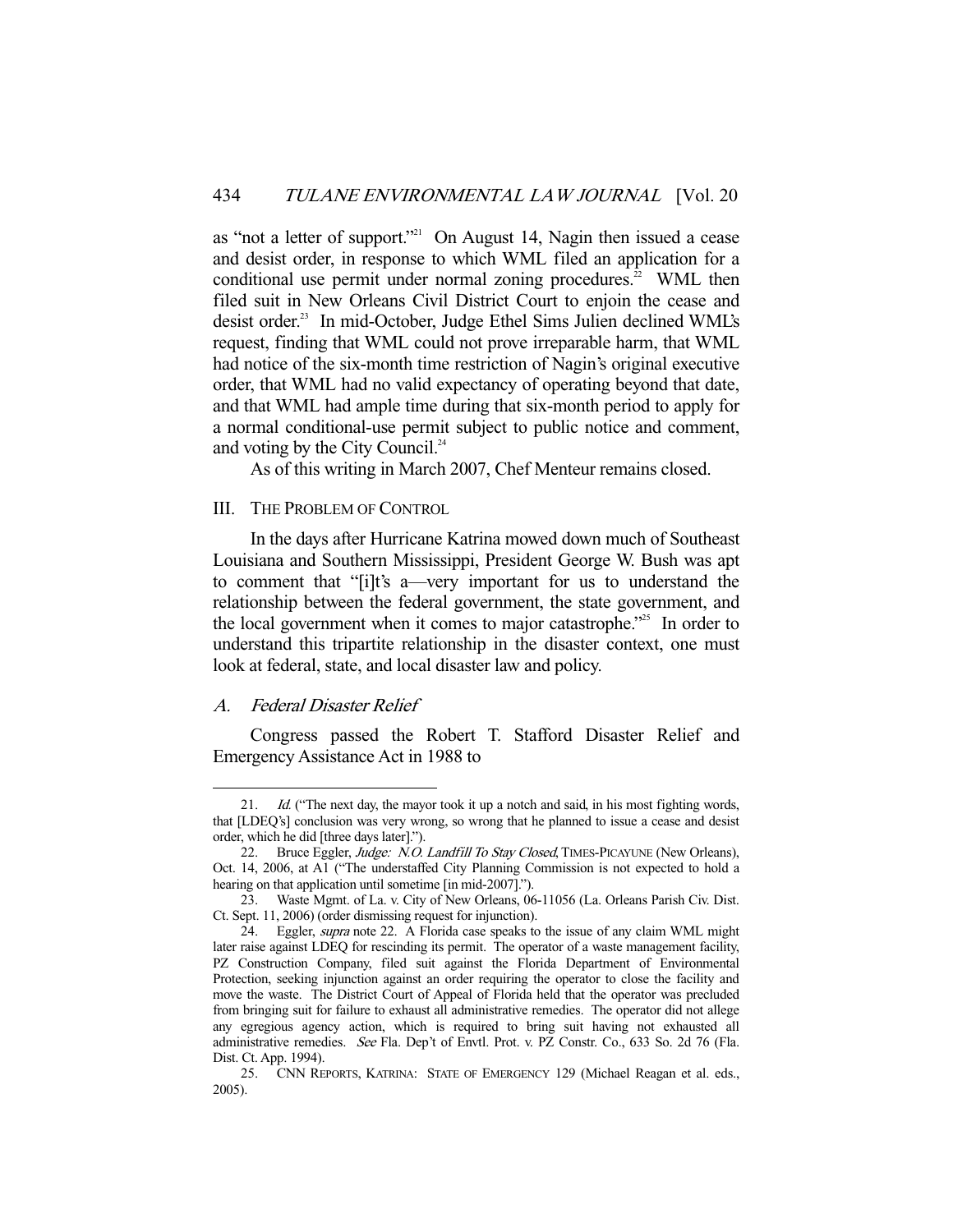provide an orderly and continuing means of assistance by the Federal Government to State and local governments in carrying out their responsibilities to alleviate the suffering and damage which result from such disasters by ... encouraging the development of comprehensive disaster preparedness and assistance plans, programs, capabilities, and organizations by the States and by local governments . . . .

Thus, by mandating that state and local governments promulgate their own disaster plans, the Stafford Act also provides that in the vast majority of emergencies, state and local governments bear the primary responsibility of response.<sup>27</sup> Indeed, when the governor of a state Indeed, when the governor of a state requests that the President make an emergency declaration and provide federal assistance, that request hangs upon the prerequisites that "the Governor shall take appropriate action under State law and direct execution of the State's emergency plan" and that state and local capabilities and resources be exhausted.<sup>28</sup> These provisions, along with the very structure of the Stafford Act, indicate a bottom-up hierarchy of responsibility—and thus one of power and control. The hierarchy runs first to local government, then to state government, and finally to the federal government, but only when "the situation is of such severity and magnitude that effective response is beyond the capabilities of the [s]tate and the affected local governments."<sup>29</sup>

 The National Response Plan (NRP) states that it is "not intended to compromise" state or local government response plans, and advises that integration of federal, state, and local resources is the ultimate goal.<sup>30</sup> Among the listed responsibilities of the local chief executive officer are the "coordinati[on] [of] local resources to address the full spectrum of actions to prevent, prepare for, respond to, and recover from . . . natural disasters" and the "[r]equest[] [of] State and, if necessary, Federal assistance through the Governor of the State when the jurisdiction's capabilities have been exceeded or exhausted."<sup>31</sup>

 <sup>26.</sup> Stafford Disaster Relief and Emergency Assistance Act § 101(b), 42 U.S.C. § 5121(b) (2000).

 <sup>27.</sup> Stafford Act § 501(a), 42 U.S.C. § 5191.

 <sup>28.</sup> Id.

<sup>29.</sup> Id. See generally 42 U.S.C. §§ 5121-5207 (exhibiting a structure that shows a hierarchy of responsibility and control that roots in the locality and proceeds upward through state and federal authorities).

<sup>30.</sup> U.S. DEP'T OF HOMELAND SEC., NAT'L RESPONSE PLAN, at x-xi (Dec. 2004), available at http://www.dhs.gov/xlibrary/assets/NRP\_FullText.pdf.

 <sup>31.</sup> Id. at 8.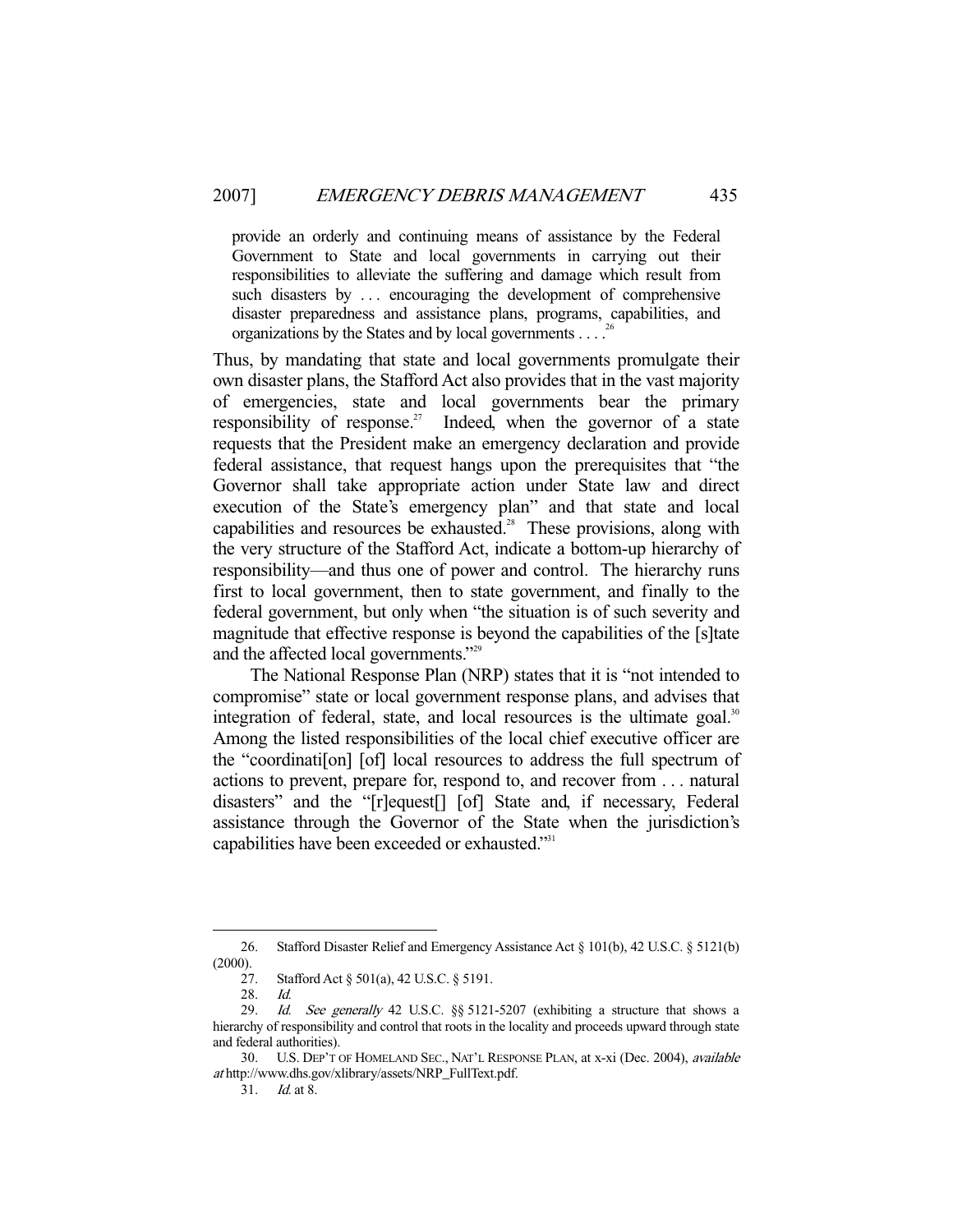#### B. State and Local Disaster Relief

 The Louisiana Homeland Security and Emergency Assistance and Disaster Act (Louisiana Emergency Act), together with the Louisiana Emergency Operations Plan (LEOP) and both the Katrina-specific and post-Katrina LDEQ disaster debris management plans tack closely to the federal Stafford Act in assigning primary responsibility and control of disaster response to localities.<sup>32</sup> The Louisiana Emergency Act provides that parish governments, through the parish president (or mayor in the case of New Orleans/Orleans Parish), have primary responsibility for declaring and responding to emergencies on the local level; only after local parish resources are exhausted and/or overwhelmed may the governor apply state emergency resources, and only at the request of the parish president.<sup>33</sup> The LEOP provides that "[t]he initial actions of prevention, mitigation, preparedness, and response and recovery operations are conducted by local government. Local authorities will exhaust their resources, and then use mutual aid agreements with volunteer groups, the private sector, and/or neighboring parishes."<sup>34</sup> Further, "[t]he Parish and Municipal governments' Chief Executive has overall responsibility by law for the direction and control of emergency/disaster operations."<sup>35</sup> The state Katrina Debris Management Plan charges local governments with determining "appropriate sites for ... staging and transfer of ...  $[C & D]$  debris "and considering the "[u]se of a site as a permanent disposal site."36 Finally, the LDEQ Comprehensive Plan for Disaster Clean-up and Debris Management

 <sup>32.</sup> See Louisiana Homeland Security and Emergency Assistance and Disaster Act, LA. REV. STAT. ANN. §§ 29:721-:737 (2006); GOVERNOR'S OFFICE OF HOMELAND SEC. & EMERGENCY PREPAREDNESS, STATE OF LA., EMERGENCY OPERATIONS PLAN (June 15, 2006), *available at http://* www.ohsep.louisiana.gov/plans/EOP\_GOHSP.doc; see also LA. DEP'T OF ENVTL. QUALITY, STATE OF LA., HURRICANE KATRINA DEBRIS MANAGEMENT PLAN (2005), available at http://www.deq. louisiana.gov/portal/portals/O/news/pdf/finaldebrisplanrevisedOct14.doc; COMPREHENSIVE PLAN FOR DISASTER CLEAN-UP AND DEBRIS MANAGEMENT, supra note 2.

 <sup>33.</sup> LA.REV. STAT.ANN. §§ 29:727(D), (F).

 <sup>34.</sup> GOVERNOR'S OFFICE OF HOMELAND SEC. & EMERGENCY PREPAREDNESS, supra note 32, at Basic 2. "State assistance will supplement local efforts and federal assistance will supplement State and local efforts when it is clearly demonstrated that it is beyond local and State capability [ies] to cope with the emergency/disaster." *Id.* at Basic 3.

 <sup>35.</sup> Id. at Basic 6.

<sup>36.</sup> HURRICANE KATRINA DEBRIS MANAGEMENT PLAN, *supra* note 32, at 1. Among a list of factors that local governments are directed to take into account when selecting debris management sites are what the proposed site will be used for, if the site is a wetland area, and if there are nearby residences that will be adversely affected or inconvenienced by use of that particular site. Id.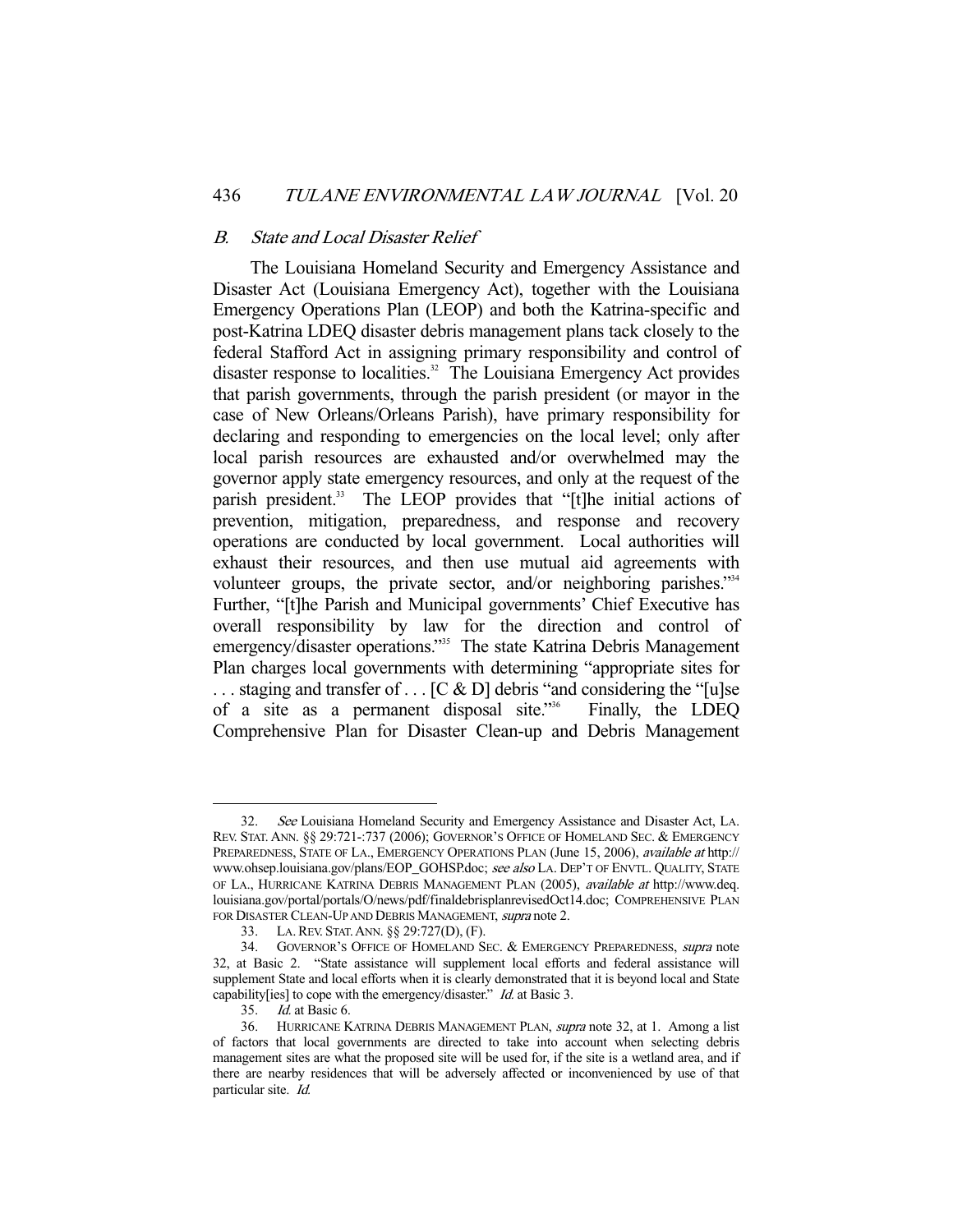(Comprehensive Debris Plan) specifically avoids superseding local ordinances.<sup>37</sup>

 The New Orleans Emergency Operations Plan parallels in all aspects both the state and federal emergency plans.<sup>38</sup>

# C. Analysis: State and Local Disaster Relief Efforts Sometimes Need a Federal Push

 Taken together, all of the above disaster response policy points to the local governmental entity as the wellspring of all responsibility and control in an emergency situation; the state may step in to assist only when local resources are overwhelmed, and the governor may request assistance from the federal government only after state resources are overwhelmed.39 This indicates that when the support of the local government for a particular emergency response action dissipates, the authority to either commence or continue that action disappears as well. In the Chef Menteur situation, WML was and should have been wholly dependant on the directive of Mayor Nagin and his administration. Once Nagin rescinded his requisite authorization, LDEQ legally could not continue to extend its own; by the time Nagin's original executive order granting himself the authority to waive zoning requirements ran its sixmonth course, the emergency that necessitated the whole scenario had long since dissipated, and WML was perfectly capable of following the normal channel for a conditional-use application. WML's absence in the fray was no impediment to the recovery of New Orleans and the metropolitan region.<sup>40</sup>

 <sup>37.</sup> COMPREHENSIVE PLAN FOR DISASTER CLEAN-UP AND DEBRIS MANAGEMENT, supra note 2, at 1. The Comprehensive Debris Plan also adopts the same factors of concern used in the Katrina Debris Management Plan: whether the site is appropriate for the material, whether the site is in a wetland area, whether there are nearby residents, among other factors. Id. at 4. See generally CONG. RESEARCH SERV., ROBERT T. STAFFORD DISASTER RELIEF AND EMERGENCY ASSISTANCE ACT: LEGAL REQUIREMENTS FOR FEDERAL AND STATE ROLES IN DECLARATIONS OF AN EMERGENCY OR A MAJOR DISASTER, NO. RL3390 (2005) (summarizing national emergency management authorities); CONG. RESEARCH SERV., LOUISIANA EMERGENCY MANAGEMENT AND HOMELAND SECURITY AUTHORITIES SUMMARIZED, NO. RL32678 (2004) (summarizing national and Louisiana emergency management authorities).

<sup>38.</sup> See CITY OF NEW ORLEANS, OFFICE OF EMERGENCY PREPAREDNESS, COMPREHENSIVE EMERGENCY MANAGEMENT PLAN, ANNEX I: HURRICANES 1-14 (2005), available at http://www. cityofno.com/portals/portal46/portal.aspx?portal=46&tabid=38 (providing that primary responsibility and control of emergency response is in the hands of the City, with assistance from the state and the federal government at request).

 <sup>39. &</sup>quot;[T]he Federal response is predicated on an incident being handled at the lowest jurisdictional level possible." THE WHITE HOUSE, THE FEDERAL RESPONSE TO HURRICANE KATRINA: LESSONS LEARNED 42 (2006) [hereinafter LESSONS LEARNED].

<sup>40.</sup> Eggler, *supra* note 22. Ample use was made of a private C&D-rated landfill on Highway 90 near Waggaman, Louisiana, in Jefferson Parish. Russell, supra note 9.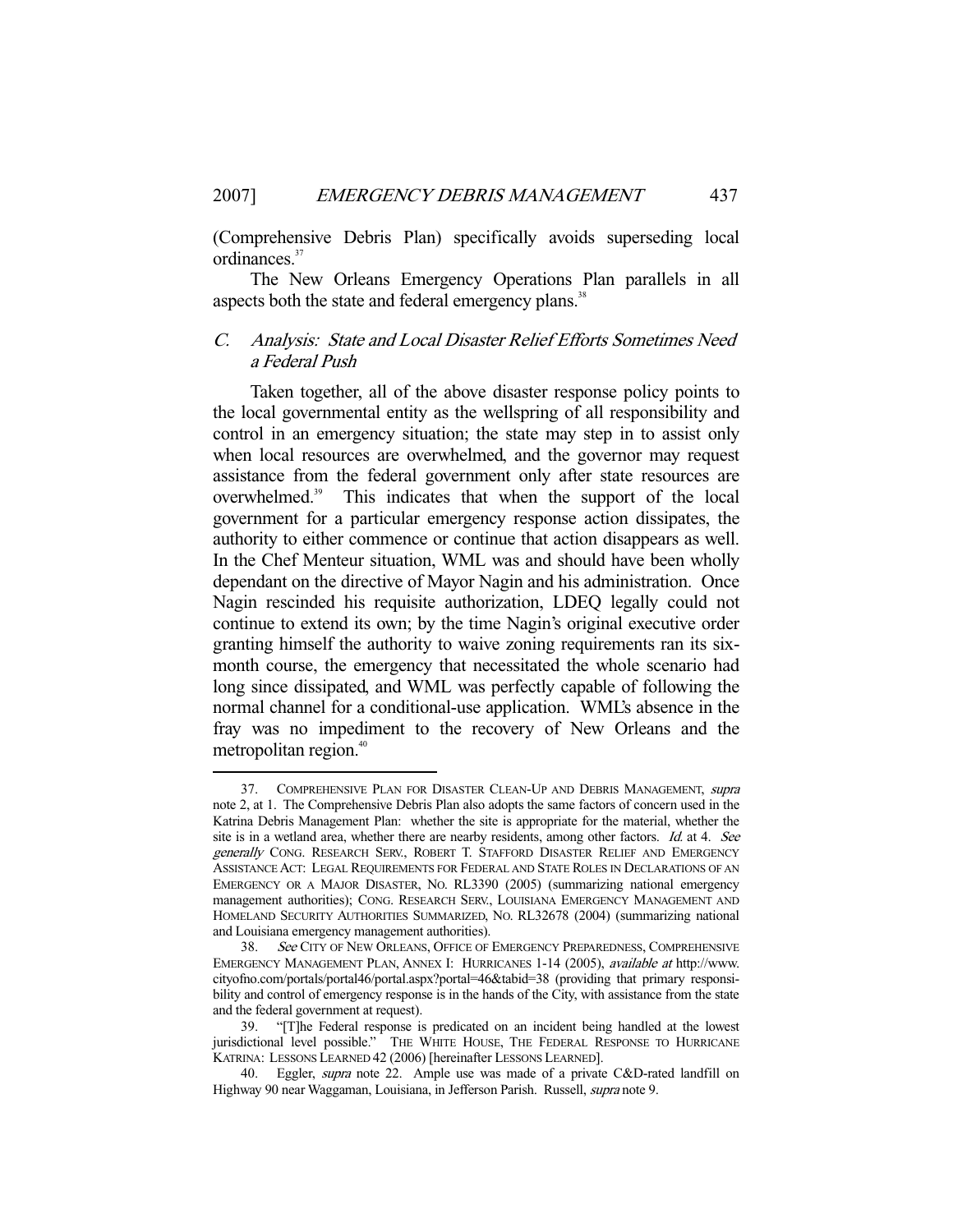Despite its clarity, there is a major difficulty inherent in this bottomup structure promulgated by federal and state policy in the hurricane context. As shown above, the local, state, and federal plans all emphasize the control and responsibility of the "lowest level of government possible."41 Katrina effectively "blasted away nearly all of the local government infrastructure in New Orleans and on the Mississippi Gulf Coast . . . [and] therefore removed the basis on which the [NRP and state plan] was built."<sup>42</sup> This fracture resulted in all responsible officers bickering about who was in charge instead of immediately taking desperately needed action; Professor Stephen Griffin asserts that this is the direct result of "remaining faithful to the values of eighteenth century federalism[,] [causing us to] become unthinking believers in an ideology that does not relate to contemporary reality."43

 One way to avoid a similar result following future storms is to revise state and federal emergency response plans to allow for more federal "push." This would allow federal authorities to send obviously needed aid when state and local authorities have reached some threshold level of incapacity, rendering them unable to "pull" the federal assistance to them as the disaster policy currently dictates. Although the Stafford Act allows this in certain circumstances,<sup>44</sup> the President failed to exercise this power in the hours and days after Katrina.

 Such a change in policy would involve a minor reexamination of what a traditionally federalist system means to modern American society, but the better part of any resultant growing pains has already been felt with little fanfare.<sup>45</sup>

<sup>41.</sup> Stephen M. Griffin, Stop Federalism Before It Kills Again: Reflections on Hurricane Katrina, 21 ST. JOHN'S J. LEGAL COMMENT. 527 (forthcoming 2007).

<sup>42.</sup> Id. ("Katrina challenged assumptions going back many decades as to how the federal structure should operate, not just during a crisis, but also in preparing for crisis situations."); see also LESSONS LEARNED, supra note 39, at 42 ("In the case of Katrina, the local government had been destroyed and the State government was incapacitated, and thus the Federal government had to take on . . . additional roles . . . it would normally rely upon the State and local governments to provide.").

<sup>43.</sup> Griffin, *supra* note 41, at 14.<br>44. "Federal agencies may on the

<sup>&</sup>quot;Federal agencies may on the direction of the President, provide assistance essential to meeting immediate threats to life and property resulting from a major disaster. . . ." Stafford Act § 403(a), 42 U.S.C. § 5170b(a) (2000) (omitting language present elsewhere in the Act that provides for general federal assistance in support of State and local efforts); see also Stafford Act § 402(1), 42 U.S.C. § 5170a(1) (including the differentiated support language).

 <sup>45.</sup> Minor because, as Professor Griffin relates, such a reexamination has already been made successfully with the No Child Left Behind Act, Pub. L. No. 107-110, 115 Stat. 1425 (2002) (codified throughout 20 U.S.C.), which "involved an unprecedented intrusion into a subject, education, that everyone used to agree should be left to the states." Griffin, supra note 41, at 14.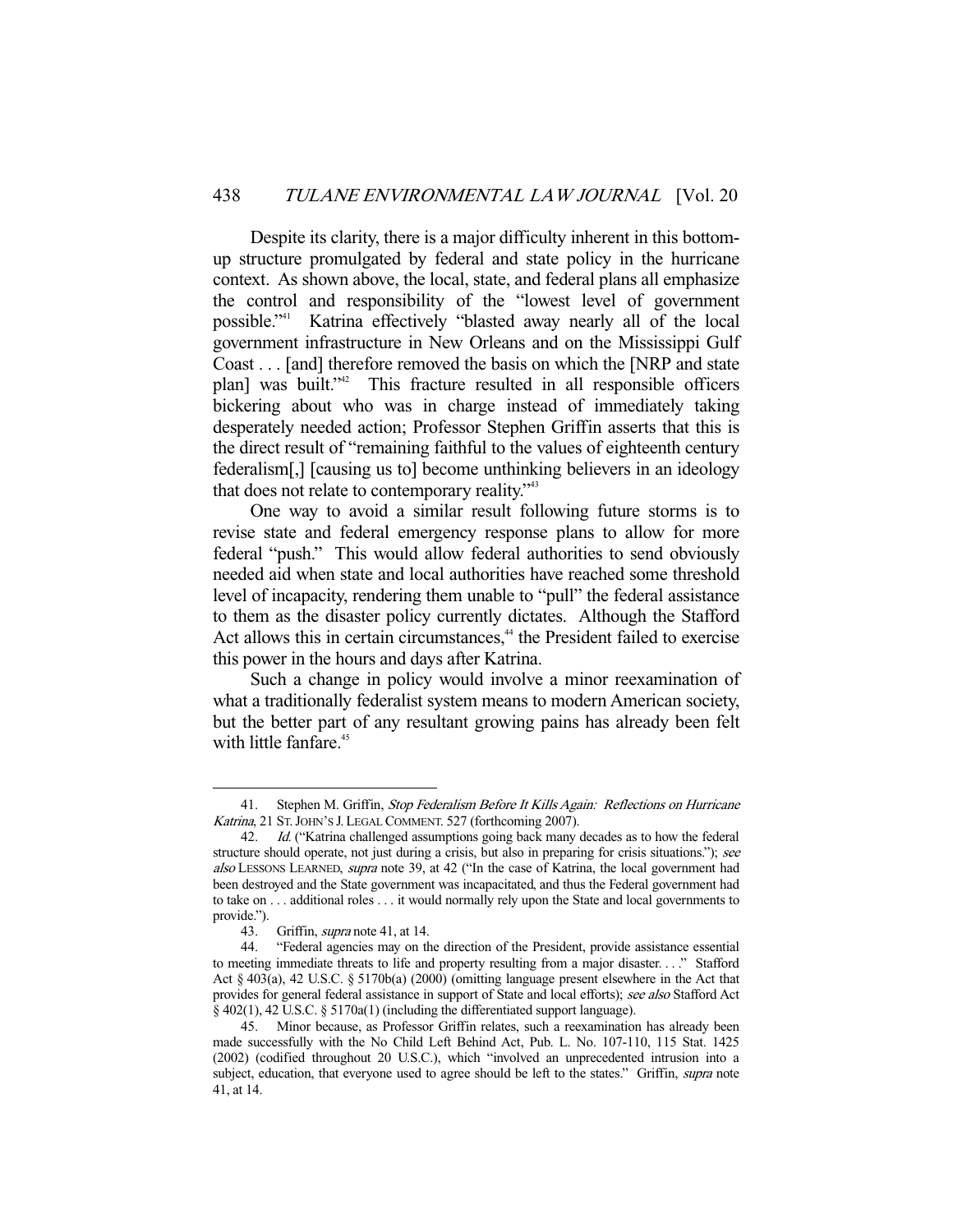Another way to avoid a similar result, particularly in the debris management context, is to promulgate a detailed disposal plan that reads like a script from pick-up through to final disposal in a properly prepared and properly permitted landfill. The Comprehensive Debris Plan, prepared by LDEQ almost a year after Katrina barreled ashore, does not address final disposal directly.<sup>46</sup> New Orleans—as well as other coastal communities vulnerable to hurricanes or other forces capable of similar devastation—should take the initiative<sup> $47$ </sup> and, pursuant to local responsibility and control, tackle the issue of final disposal themselves.

#### IV. THE PROBLEM OF FORESIGHT

-

 In the wake of Katrina, the primary question on the minds of many—and an apt question it is—is how could the government officials and residents of a region such as Southeast Louisiana, prone to such devastation because of its location, geography, and history, not anticipate and adequately prepare for such a contingency?<sup>48</sup> The damage that Katrina wrought was not unprecedented; Hurricane Betsy in 1965 and the Great Mississippi Flood of 1927 were each, in their own time, considered the greatest natural disaster the country had ever known.<sup>49</sup> Many of the foreseeable causes and consequences of Katrina's rampage through Louisiana and the Mississippi Gulf Coast—levee failure and storm surge abatement through wetland conservation and restoration to name but two—are beyond the scope of this Comment. That said, it should not have taken a prohibitively large jump in logic to recognize that prior planning in the debris management and disposal context would be a justifiable and beneficial expenditure of time and resources on the part of those whose responsibility it is to provide for such eventualities.

<sup>46.</sup> See COMPREHENSIVE PLAN FOR DISASTER CLEAN-UP AND DEBRIS MANAGEMENT, supra note 2, at 4 (stating that the closest the Comprehensive Debris Plan comes to addressing final disposal is "[u]se of a site as a permanent disposal site may also be considered").

 <sup>47.</sup> Another reason localities should take the initiative upon themselves: the final report prepared by the Select Bipartisan Committee to Investigate the Preparation for and Response to Hurricane Katrina was itself entitled "A Failure of Initiative." See SELECT BIPARTISAN COMM. TO INVESTIGATE THE PREPARATION FOR AND RESPONSE TO HURRICANE KATRINA, 109TH CONG., FINAL REPORT: A FAILURE OF INITIATIVE (2006).

 <sup>48.</sup> For a pointed indictment of the bureaucratic negligence that caused the levee failure that drowned New Orleans and a study using best available science of just how foreseeable it was, see IVOR VAN HEERDEN & MIKE BROWN, THE STORM: WHAT WENT WRONG AND WHY DURING HURRICANE KATRINA—THE INSIDE STORY FROM ONE LOUISIANA SCIENTIST (2006). For a more historical and sociological treatment of the foreseeability and consequences of Katrina, see BRINKLEY, supra note 2.

 <sup>49.</sup> For an eloquent and apropos retelling of the Great Mississippi Flood of 1927 and its far-reaching implications and consequences, see JOHN M. BARRY, RISING TIDE: THE GREAT MISSISSIPPI FLOOD OF 1927 AND HOW IT CHANGED AMERICA (1997).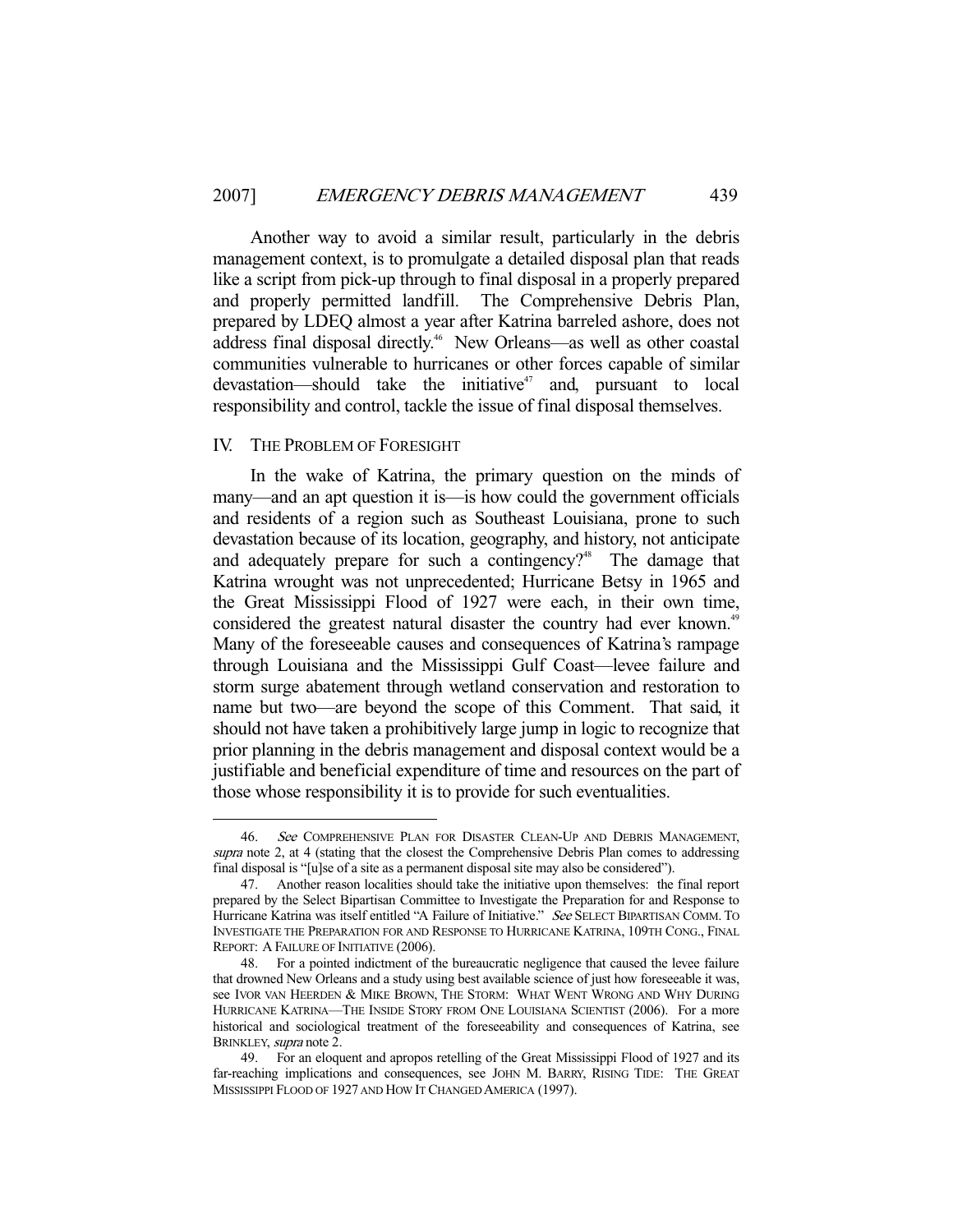A slight allusion to state agency recognition of the problem of preparation and foreseeability peeks from behind exceedingly bureaucratic language in LDEQ's Comprehensive Debris Plan, albeit in another context. In enunciating its laudable goal to "reduce debris 50% by volume prior to disposal in a landfill," LDEQ recommends that "[l]ocal Governments should have standby contracts to provide for the oversight, implementation, and operation of recycling and beneficial use projects associated with disaster-generated debris activities."<sup>50</sup> Although this statement explicitly refers to debris staging areas and recycling facilities only, the same could easily be said for adequately prepared landfills reserved for the voluminous debris bound to be produced by the occasional and inevitable hurricane.

 A possible answer to the question of foreseeability and preparation lies in a new C&D landfill proposal that was all but lost in the flurry of Chef Menteur litigation. In mid-April 2006, Newport Environmental Services LLC (Newport) announced in a newspaper advertisement its intention to begin the arduous process of opening a C&D landfill in a coastal zone by applying for a conditional use permit with the New Orleans City Planning Commission.<sup>51</sup> Newport owns a 700-acre tract of land in Eastern New Orleans that abuts the much-maligned Mississippi River-Gulf Outlet.<sup>52</sup> The Tulane Environmental Law Clinic (TELC)—on behalf of LEAN and Sierra Club-Delta Chapter—sent a letter to Newport on August 10, 2006, detailing the groups' comments and concerns regarding the proposed wetland area C&D landfill; Donald W. Doyle, Newport's principal investor, responded at length in a letter of February 5, 2007.<sup>53</sup> Newport's Clean Water application and the concerns iterated by TELC raise numerous issues of environmental regulation.<sup>54</sup>

<sup>50.</sup> COMPREHENSIVE PLAN FOR DISASTER CLEAN-UP AND DEBRIS MANAGEMENT, supra note 46, at 4. Appropriate to the issue of awarding hurricane debris contracts is a case from the Louisiana Third Circuit Court of Appeal regarding debris left by Hurricane Lili in October 2002. Judge Ezell there held that hurricane removal projects do not qualify as public works contracts subject to Public Bid Law. See Regency Constr. Co. v. Lafayette City-Parish Consol. Gov't, 03-313 (La. App. 3 Cir. 6/4/03); 847 So. 2d 796.

 <sup>51.</sup> Russell, supra note 1. Donald Doyle, one of the principal investors in the Newport group, "said that he will 'meet or beat' the deal [WML] . . . granted the city: a 22% share of the landfill's gross revenue that the company signed over on the same day Nagin granted the [Chef Menteur] zoning waiver." *Id.* This raises fresh concerns of impropriety and political patronism.

 <sup>52.</sup> Id.

 <sup>53.</sup> Letter from Donald W. Doyle, Jr., Principal Investor, Newport Envtl. Servs., to Jill Witkowski, Clinical Instructor, Tulane Environmental Law Clinic (Feb. 5, 2007) (on file with author). For Newport's section 404 Clean Water Permit Application, see Clean Water Permit No. MVN-2006-03334 EFF.

 <sup>54.</sup> Though beyond the scope of this Comment, the issues raised include section 404 Clean Water Act permitting factors such as demonstrated water dependency, lack of practicable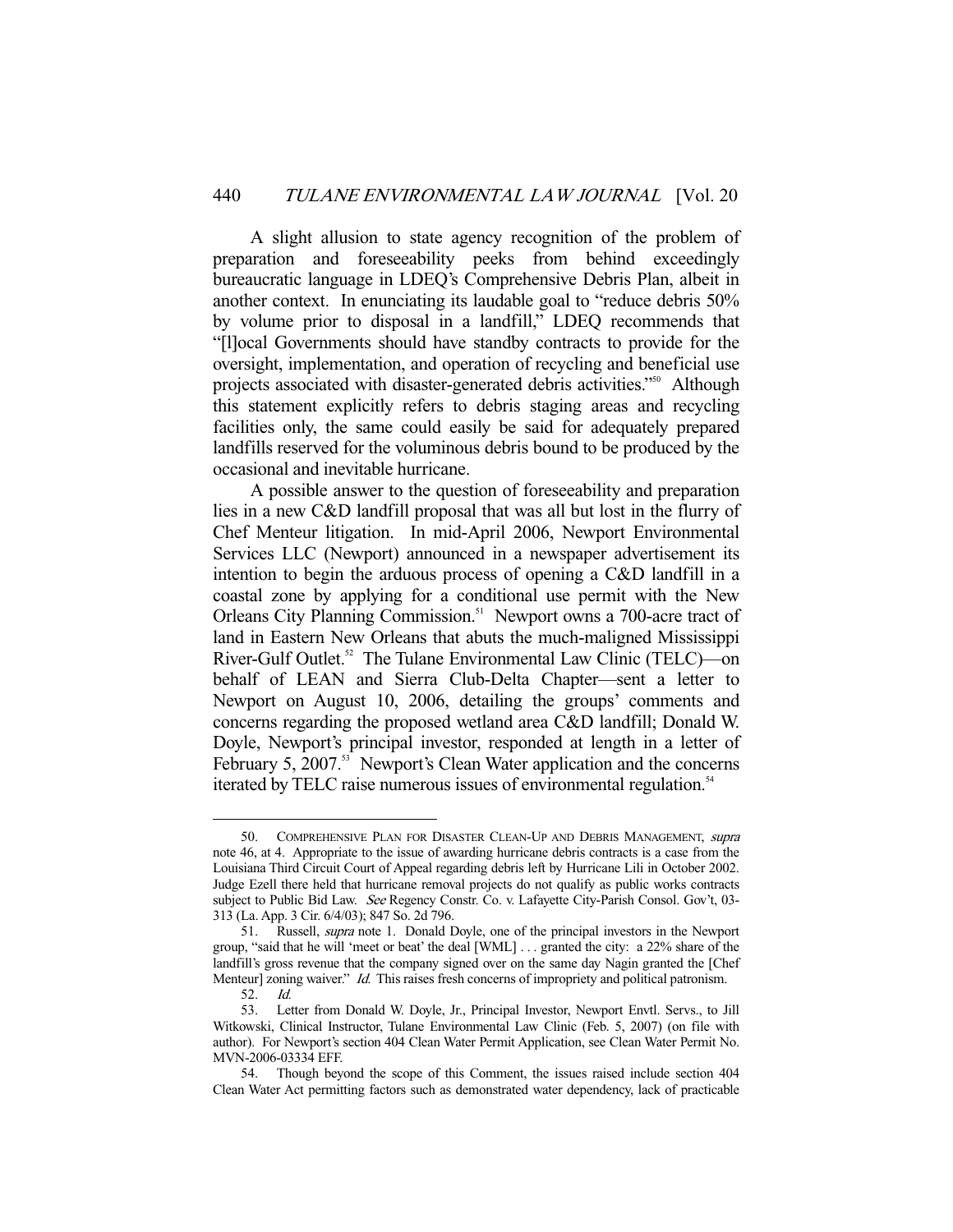In his letter, Doyle detailed numerous design enhancement actions that Newport intends to take in the construction of its proposed landfill that pursue commendable aims of environmental protection and wetland loss mitigation while still seeking to provide the much-needed service of accepting hurricane-generated C&D debris.<sup>55</sup> Newport's proposed design enhancements include a twenty-four-inch thick recompacted clay liner in each waste cell within the landfill; twelve inches of interim cover spread over exposed waste at least every fourteen days; drainage ditches that would divert runoff from active landfill areas to a "Storm Water Retention Basin, which will also handle all flow from other developed areas such as parking lots, roads, completed waste cells, excavations, and buildings"; a visual and nonpoint source water pollution buffer surrounding the site formed by 400 acres of unused land owned by Newport, including 100-foot buffers along Bayou Bienvenue and the adjacent hurricane protection levee; and a beefed-up double screening process preceding acceptance that will document by video and handexamine all incoming waste streams to protect against inclusion of hazardous waste.<sup>56</sup> In addition, supplemental hurricane protection measures aimed at preventing redistribution of debris by wind or flood water will be implemented when a storm with sustained winds of forty miles per hour or more is projected to make landfall near the Louisiana and Mississippi Gulf coasts.<sup>57</sup>

alternatives, temporary reduction of water storage capacity of a floodplain, general public interest, etc. See Letter from Donald W. Doyle, Jr., to Jill Witkowski, supra note 53.

 <sup>55.</sup> See id. Doyle writes:

While the poor management practices of other area landfills have resulted in [environmental] concerns being raised . . . , to mitigate adverse environmental effects to the maximum extent possible, . . . [Newport's engineering design] has incorporated numerous engineered and operational enhancements to address these concerns at the landfill. . . . The additional capital costs of the enhancements will be approximately \$4 million.

Id. at 6.

 <sup>56.</sup> Id. at 6-7.

 <sup>57.</sup> Id. at 5.

<sup>[</sup>U]nder Newport's Hurricane Protection Contingency Plan, during the hurricane season, Newport will maintain and/or have access to sufficient material to cover the active disposal cell with twelve inches of interim cover in case of hurricane. Newport will also maintain sufficient earth moving equipment to perform hurricane-action level activities. Approximately seventy-two hours before the anticipated arrival of sustained forty [mile per hour] winds, the site manager will place all plant personnel on hurricane standby, and active areas containing debris will be covered with twelve inches of interim cover.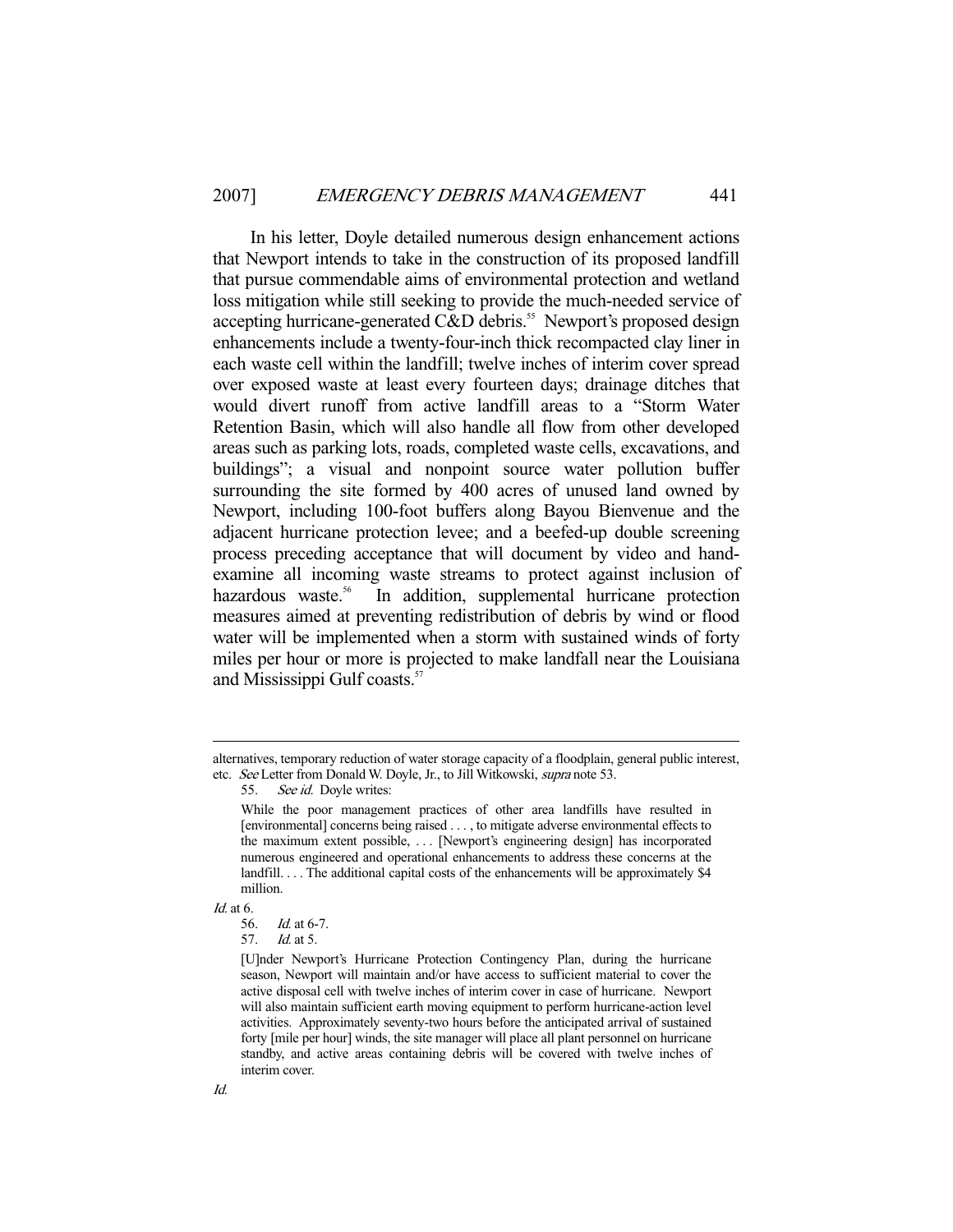Newport also reiterated its commitment to accepting only nonhazardous debris from which the majority of potentially dangerous substances has been culled.<sup>58</sup> Although LDEQ's new definition of C&D material excludes many substances of concern such as cleaning agents, pesticides, oil, housing insulation, propane tanks, white goods, and mercury-laden electronic waste, the definition retains material that has the potential to become toxic, either of its own accord or in combination with other substances.<sup>59</sup> Arsenic-treated lumber, lumber covered by leadbased paint as well as varnishes and stains, gypsum sheetrock covered by black mold, and "incidental" material contaminated by asbestos are not excluded.<sup>60</sup>

 Although it is irrefutable that defining what can and cannot be placed in C&D landfills is a step in the right direction, this working definition of C&D material must be narrowed further to curtail wetland contamination and risk to public health. The potential cumulative effect of these allowed items and substances could be devastating to water quality and public health were Newport's mitigation efforts to fail.

 Newport insists further that their proposed site is the only viable option when evaluated against other potential sites "in terms of social and economic impacts on the population in the New Orleans East area."<sup>61</sup> Other sites were deemed unacceptable "due to the proximity of the alternative landfill sites to large 'at-risk' populations. These populations were deemed at-risk due to economic, social, and cultural status."<sup>62</sup> This statement no doubt was made partly in reference to the Vietnamese community in Village de l'Est and their incredibly successful grassroots

 <sup>58.</sup> Id.

In August 2006 LDEQ listed material to be considered as C&D debris as: Nonhazardous waste generally considered not water-soluble, including but not limited to[] [m]etal, concrete, brick, asphalt, roofing materials (shingles, sheet rock, plaster), or lumber from a construction or demolition project[;] [f]urniture, carpet, painted or stained lumber contained in the demolished buildings[;] [t]he incidental mixture of [C&D] debris with asbestos-contaminated waste, (i.e., incidental asbestoscontaminated debris that cannot be extracted from the demolition debris)[;] [and] [y]ard [t]rash (vegetative matter resulting from landscaping and yard maintenance, including tree and shrubbery leaves and limbs, grass clippings, and flowers).

Id. at 5-6; see also COMPREHENSIVE PLAN FOR DISASTER CLEAN-UP AND DEBRIS MANAGEMENT, supra note 2, at 3.

<sup>59.</sup> See COMPREHENSIVE PLAN FOR DISASTER CLEAN-UP AND DEBRIS MANAGEMENT, supra note 2, at 3.

 <sup>60.</sup> See id.

 <sup>61.</sup> Letter from Donald W. Doyle, Jr., to Jill Witkowski, supra note 53, at 12.

 <sup>62.</sup> Id.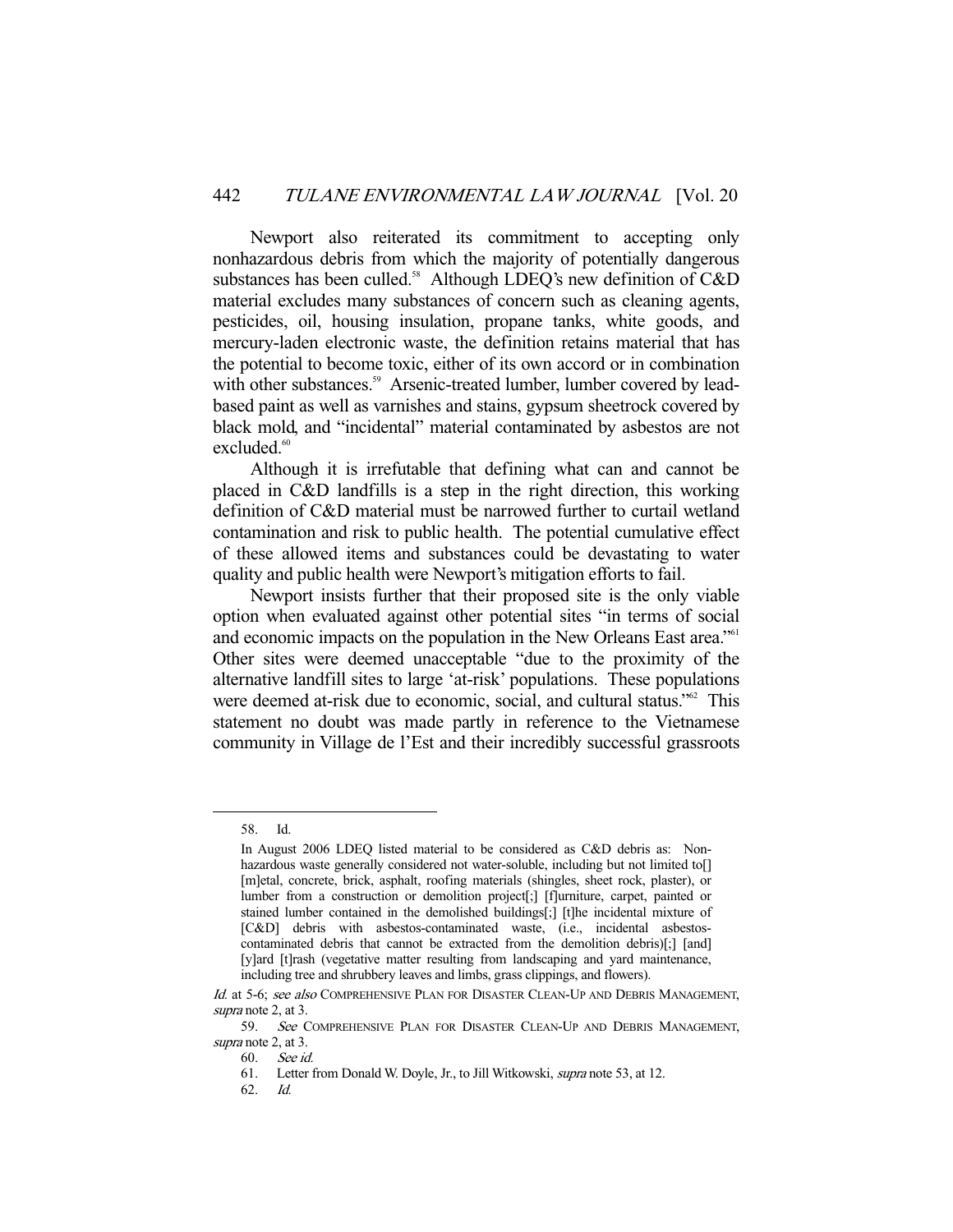campaign to shut down the Chef Menteur landfill,<sup>63</sup> but it is more than mere recognition of a legal and political reality. Provided the statement is not simple lip service, it is an indication that the waste management industry is beginning to take notice of the larger social consequences of its business actions, which is a refreshing sight after the entirely bottomline, blind-capitalist mentality exhibited by WML in its handling of the Chef Menteur situation. All private enterprises and governmental entities involved in the Katrina recovery effort must take heed of these larger social consequences when conducting their affairs and moving forward into subsequent hurricane seasons. It was business-as-usual that destroyed the wetlands, breached the levees, and delayed aid and response; that attitude will continue to do the same in the future if it is allowed to persist.

 Southeast Louisiana and the Mississippi Gulf Coast need devoted landfills reserved for potential hurricane debris. The Newport proposal, or rather the model it suggests, is an adequate starting-point for how such a landfill might look, but we must go further. Due allowance for wetland conservation and the public interest must be observed in the process of determining site and composition. Further, waste management entities seeking to open a devoted hurricane landfill must embrace at minimum a zero-net-loss policy by implementing compensatory mitigation measures—acre-for-acre wetland substitution of one restored for every one impacted—where impact avoidance and alternatives are not available. These compensatory mitigation measures must also account for the respective functional values of the impacted areas versus the compensated areas.<sup>64</sup> An acre created or restored is a sufficient offset to

Id.

 <sup>63.</sup> See generally Eric Tang, Rebel Survivors: The Vietnamese of New Orleans East Won a Grassroots Victory Nobody Expected, COLORLINES, Jan.-Feb. 2007, at 35. The article puts a very personal face on the legal battle described above in Part II.

As an Asian American community subsisting in a New Orleans long divided by the blackand-white fault line—the depth of which was fully exposed by Katrina—the residents of Village de l'Est are especially susceptible to enlistment as a model minority wedge. Yet a deeper and more clear-eyed examination of the conditions that led to the community's impressive organizing efforts reveals that the landfill struggle is not so much an example of model minority-ism as it is a model example of what it takes for the grassroots to win in post-Katrina New Orleans.

 <sup>64.</sup> Newport plans to implement such a policy; their plan calls for two acres conserved for every one impacted. Letter from Donald W. Doyle, Jr., to Jill Witkowski, supra note 53, at 9 ("[T]he proposed landfill project will impact approximately 200 acres of jurisdictional wetlands. In order to compensate for losses of wetlands associated with the proposed development of the Newport C&D landfill, Newport will establish and maintain a productive wetland ecosystem [including marsh and bottomland hardwood forest] on 400 acres in St. Bernard Parish.").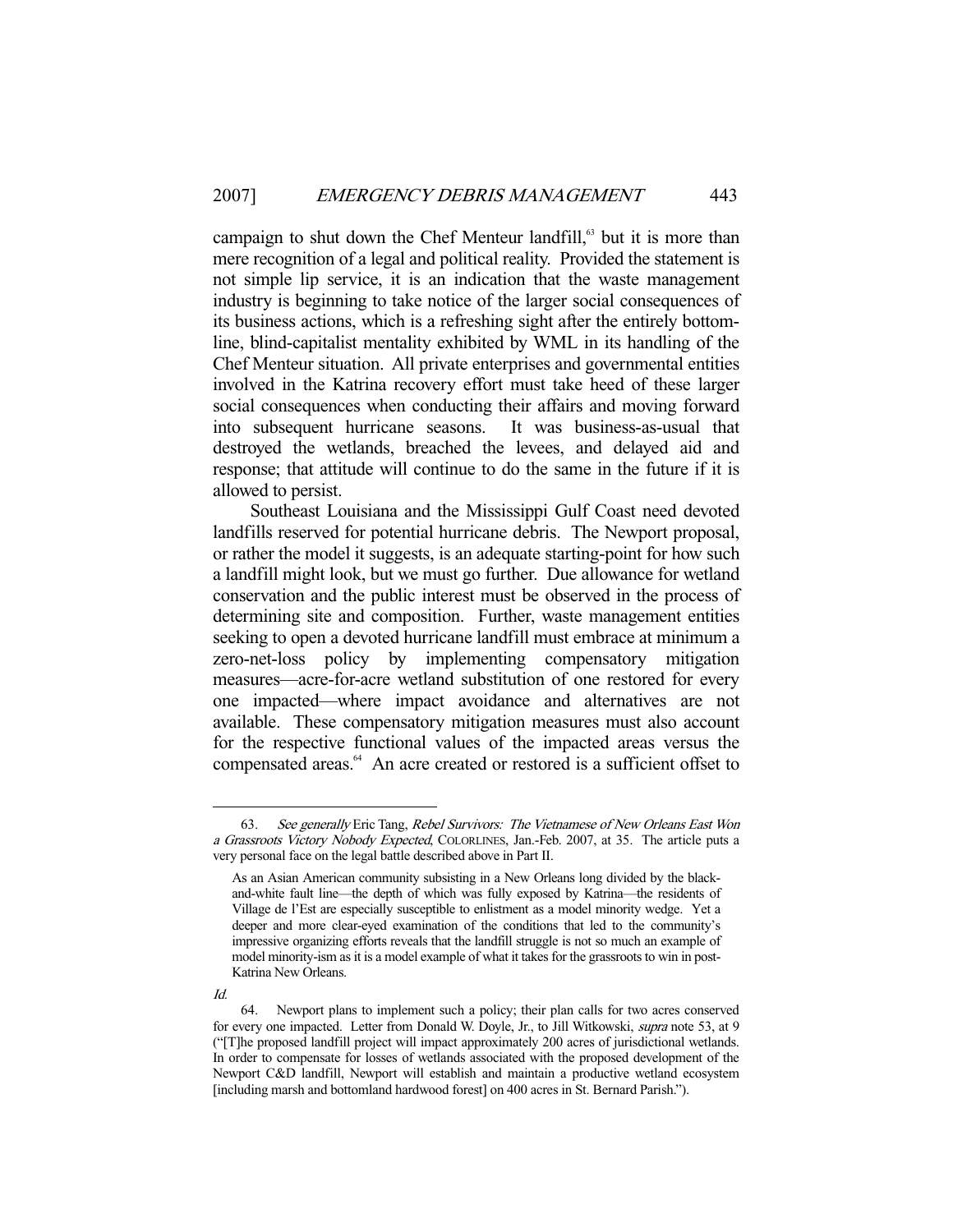an acre lost—provided it is a like-kind exchange regarding the type and functionality of the particular parcel—whereas an acre conserved or protected is not satisfactory.<sup>65</sup> Addition should be the ultimate goal.

 Also, any cost-benefit analysis conducted in determining a landfill site must include factors beyond feasibility of geography and environment; reasonably foreseeable impacts on the wants and needs of nearby communities must be considered, with special deference given to minority populations and potential impacts on the businesses and livelihood of constituent members.

 Finally, recyclable and reclaimable material must be segregated from solid and C&D waste streams prior to dumping in order to reduce net landfill mass and make room for wholly unusable material. Potential qualifying material could include, but should not be limited to, recyclables such as household glass and plastics; paper products; properly treated lumber and brick; and steel, iron, or aluminum construction hardware such as screws, nails, and bolts. Unfortunately, there has been no public recycling of Katrina debris.

 One lasting lesson taught to me by my father was that "prior planning prevents poor performance." An ounce of such planning either in the form of devoted landfills reserved for hurricane debris in conformity with the suggestions above or more comprehensive recycling programs would prevent millions of tons of litigation, environmental degradation, and unneeded—nay, unacceptable—delay in getting people back into their homes.

## V. CONCLUSION

-

 Katrina is not over; her floodwaters receded nearly two years ago, but the frightening mirror she held up to the region and the nation is still there, and her many questions are still with us. The ultimate answer to those questions lies in better preparation. This is easy to say, but not so easy to do. $66$  One way to accomplish this is to preserve primary responsibility and control of responsorial decisions in the hands of local

 <sup>65.</sup> Zero-net-loss has been the observed policy since 1989. See Deborah Schoch, New Policies Threaten To Dry Up Wetland Protection, L.A.TIMES, Nov. 12, 2001, at A14. Despite this, an official Regulatory Guidance Letter circulated to the Corps regulators suggests that "[p]rotection/[m]aintenance" is sufficient to mitigate wetland loss. U.S. ARMY CORPS OF ENGINEERS, REGULATORY GUIDANCE LETTER  $(No. 01-1(2)(g)(4))$ , at 3-4 (2001).

 <sup>66.</sup> Complete preparation for such a massive disaster is unlikely, if not impossible. "The declared disaster area for Hurricane Katrina covered 90,000 square miles and included a major metropolitan area . . . and the entire coast of Mississippi." Robert Esworthy et al., Cleanup After Hurricane Katrina: Environmental Considerations, at 8 (Cong. Res. Serv. RL33115, May 3, 2006). But any preparation is better than none at all.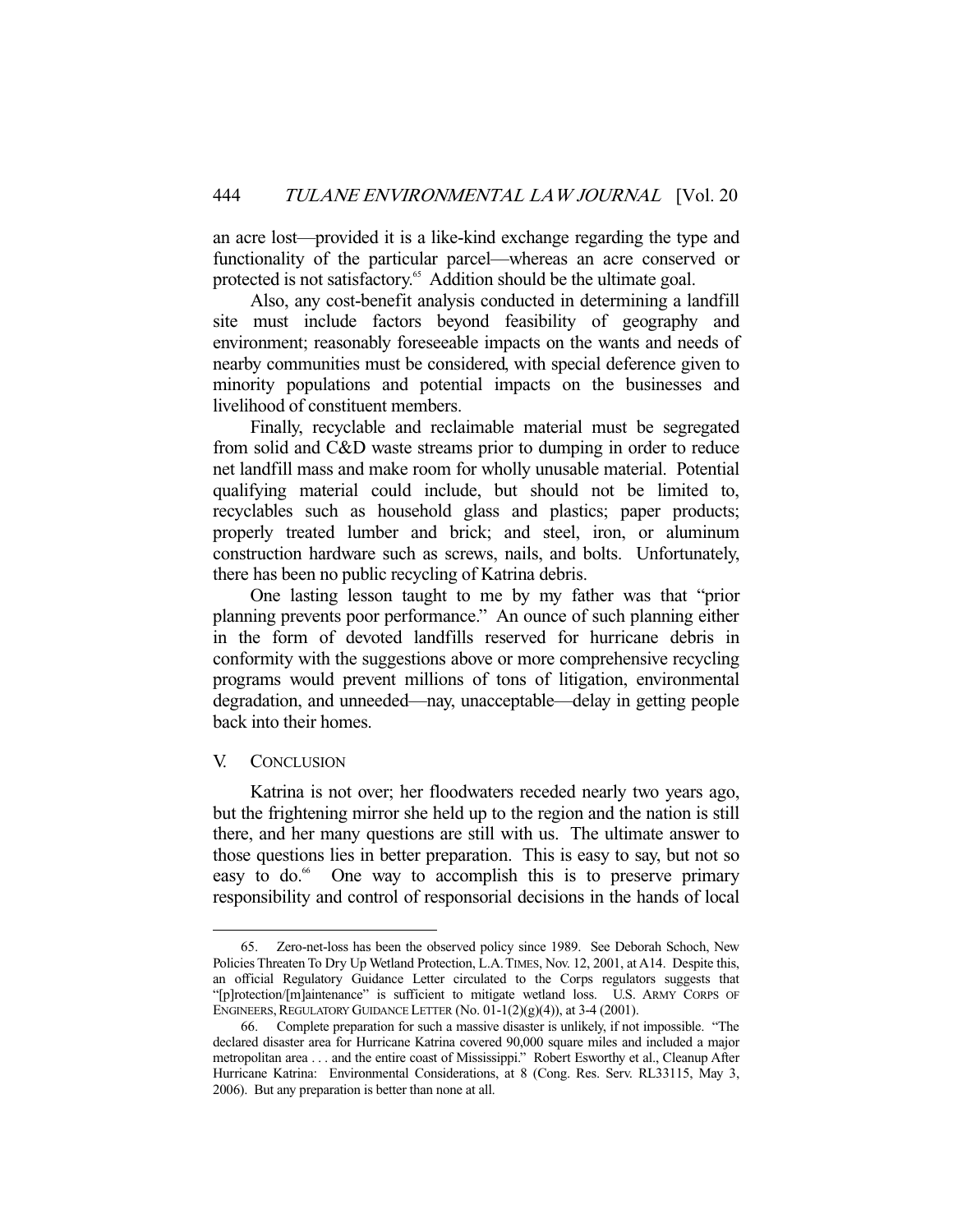governments, with due allowance for federal push of assistance in the case of essential matters or where the local government is impacted so drastically that it cannot respond. Despite the occasional waft of corruption in the local permitting procedure, the state and federal governments should maintain support functions, with the above exceptions only. Localities know best how to help themselves because they know what works and what does not in their own unique systems. A state legislator from Shreveport or a federal bureaucrat from Washington, D.C., knows little to nothing about the needs and concerns of the people of Southeast Louisiana.<sup>67</sup>

 Another way to accomplish better preparation is to provide for, and maintain, devoted facilities reserved for hurricane debris disposal before the next storm curls off the Horn of Africa as a tropical depression. Making do on a temporary and emergency basis with improperly built or maintained landfills is not acceptable, and eliminating this particular realm of uncertainty would do much to alleviate the resulting heavy burden on the dockets of the civil justice system, the agenda of environmentalists, the pockets of the local economy, and the minds of the people in nearby communities.<sup>68</sup>

 Finally, more attention must be paid to the potential recycling or reclamation of qualifying debris, such as household glass and plastics, paper products, and properly treated construction material. As with all resources on this planet, waste disposal opportunities are finite; taking objects that still have viable uses above ground and burying them in endangered wetlands is simply foolish.

 Statistically speaking, a storm of Katrina's magnitude or greater will come knocking again, sooner rather than later. Such is not within the control of man. The true test will be to apply the lessons learned from Katrina and to see that the lamentable man-made portions of history do not repeat themselves. Responsibility and preparation are two vital factors in the equation that officials and residents of New Orleans and

 <sup>67.</sup> For an extensive presentation of the stuttering federal response in general and the ineptitude of former Federal Emergency Management Agency director Michael Brown in particular, see generally BRINKLEY, supra note 2. See also SELECT BIPARTISAN COMMITTEE TO INVESTIGATE THE PREPARATION FOR AND RESPONSE TO HURRICANE KATRINA, *supra* note 47.

 <sup>68.</sup> 

Disaster debris is a highly visible reminder of the scope of a disaster, and debris management accounts for as much as 40% of all disaster-related costs. . . . Proper management of this disaster debris continues to be an important step in protecting public health and safety and the environment, and in recovery and rebuilding efforts in affected areas.

Esworthy et al., supra note 66, at 7.